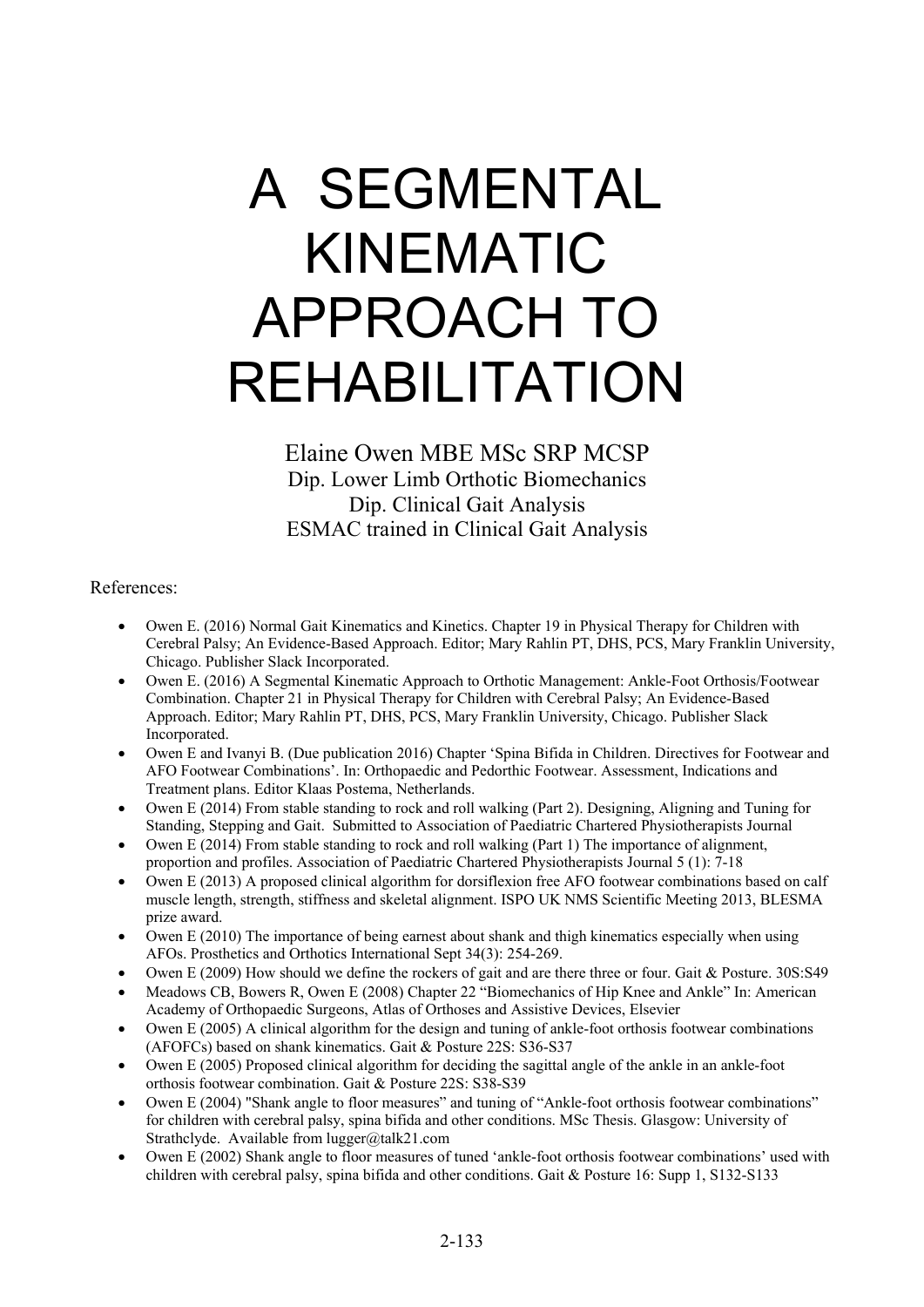#### **ONE STANDING EXERCISE TO PRODUCE MULTIPLE THERAPIES**

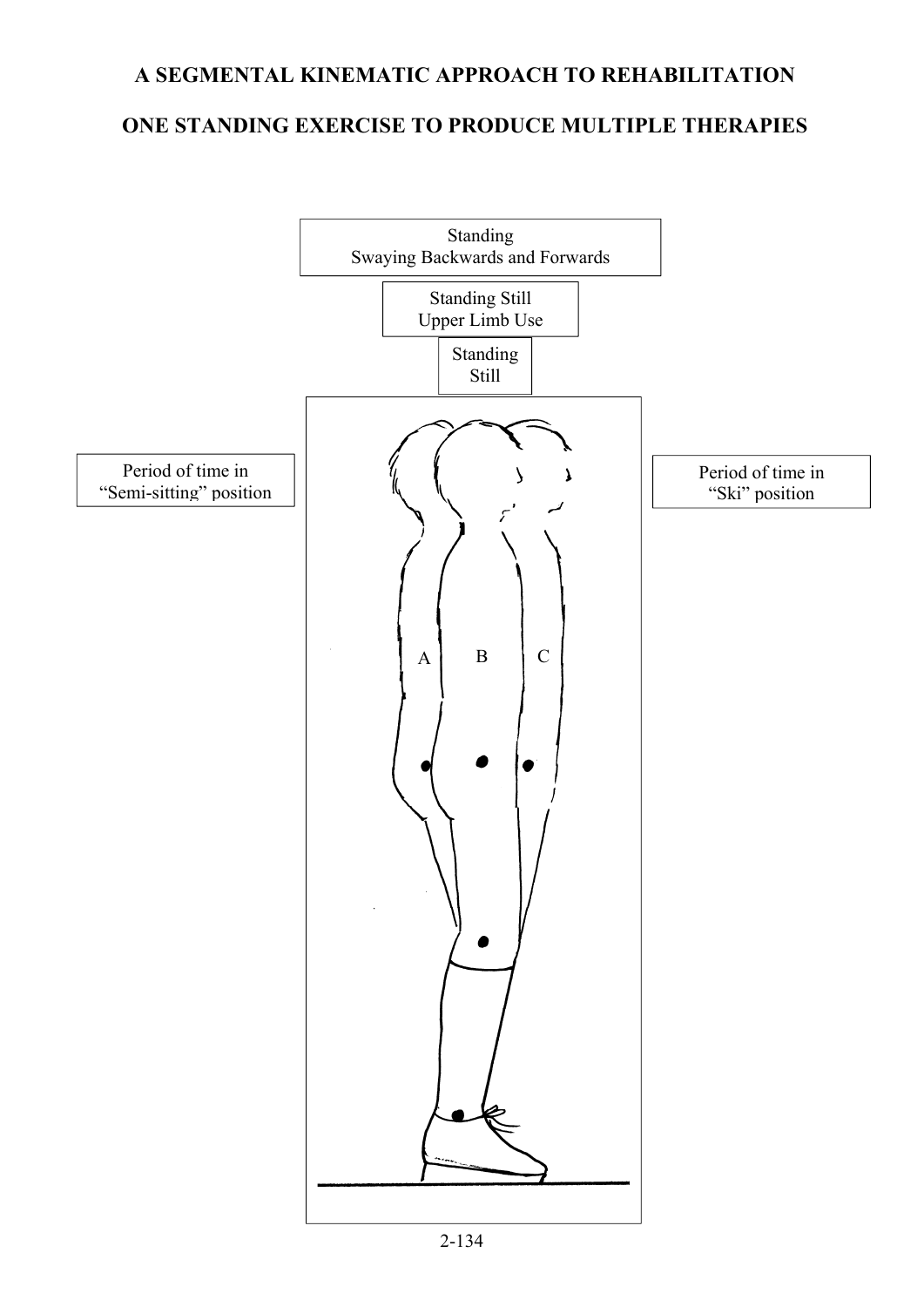#### **ONE STANDING EXERCISE TO PRODUCE MULTIPLE THERAPIES**

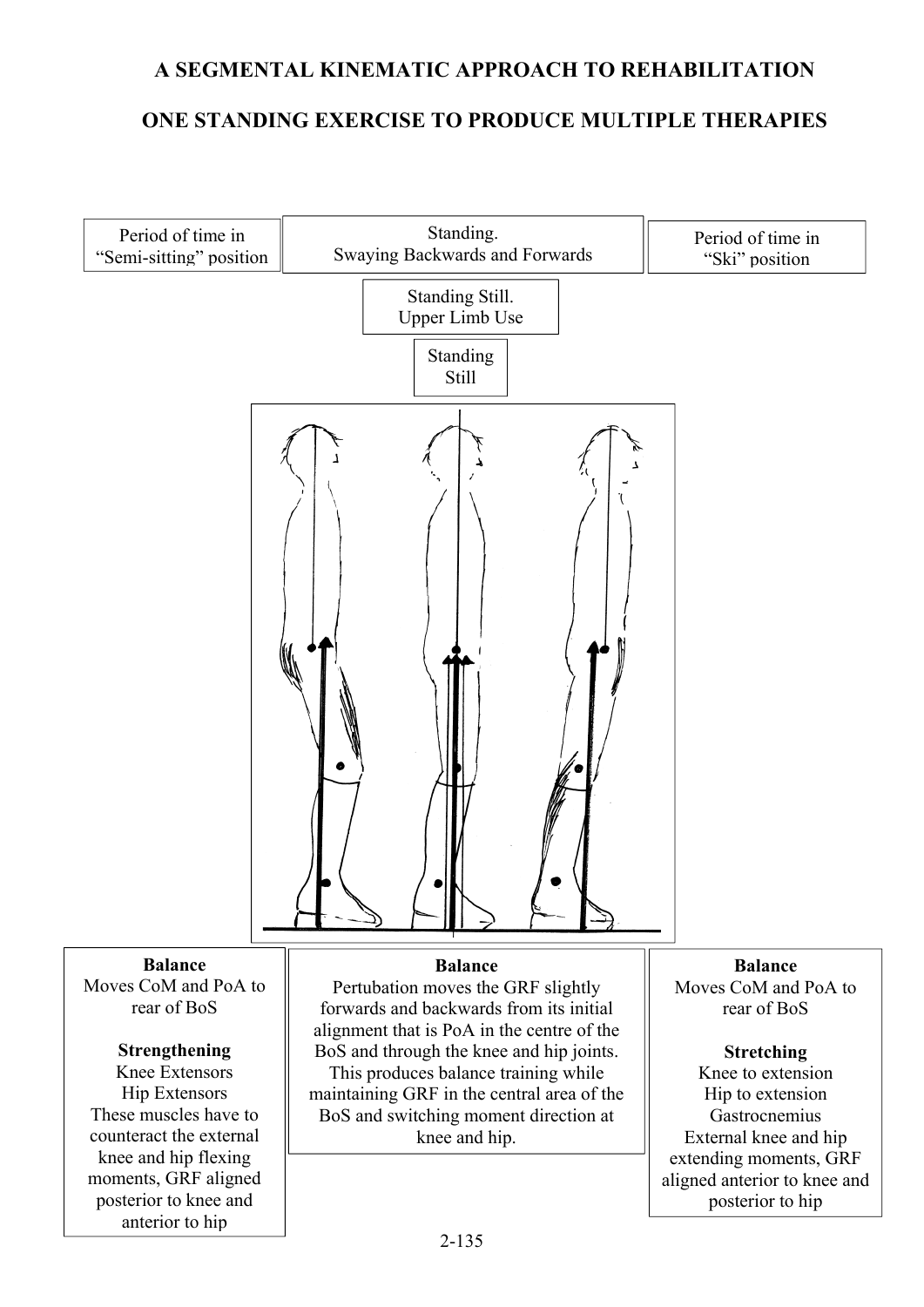#### **ONE STANDING EXERCISE TO PRODUCE MULTIPLE THERAPIES**



The Shank to Vertical Angle (SVA) alignment of the AFOFC will have been optimised by the therapist/orthotist. They will have chosen one that enables the thigh to become inclined. The design of the footwear will have also been optimised in regard to pitch, stiffness and profile, so that optimum heel and toe lever lengths are available for the exercise. Some children/adults will be able to do the exercise without physical help, as they will be able to keep the foot in total contact with the floor surface and therefore maintain the SVA that has been set for the exercise. Some children/adults will need some assistance to do this, either from equipment or from a person holding the upper shank as shown in figure B opposite.